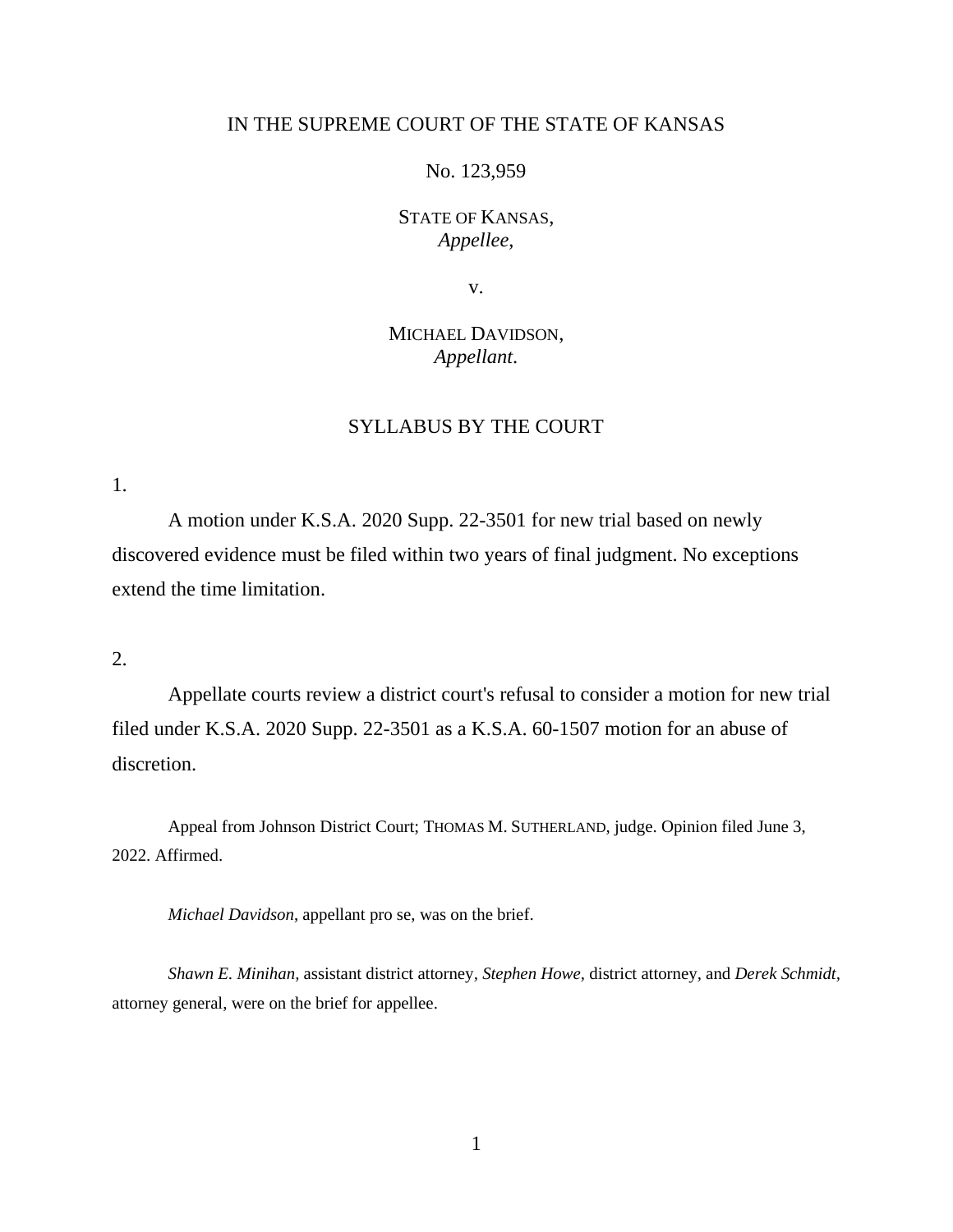The opinion of the court was delivered by

LUCKERT, C.J.: In 1995, a jury convicted Michael P. Davidson of first-degree murder. Davidson appealed his conviction and life sentence, and this court affirmed both. See *State v. Davidson*, 264 Kan. 44, 45, 57, 954 P.2d 702 (1998). More than 20 years later, Davidson filed a motion under K.S.A. 2020 Supp. 22-3501 in which he asked for a new trial based on newly discovered evidence. K.S.A. 2020 Supp. 22-3501 requires a movant to file that type of motion within two years of final judgment. In other words, Davidson ran out of time about 21 years ago. The district court, noting Davidson failed to timely file his motion, summarily dismissed it. We affirm.

## FACTUAL AND PROCEDURAL BACKGROUND

*Davidson*, 264 Kan. 44, sets out the facts leading to Davidson's conviction. We do not repeat those facts here because the procedural history of the judgment against Davidson, not the evidence that led to Davidson's conviction, controls our analysis.

Five procedural facts are important. First, after the jury convicted Davidson, he filed a direct appeal in this court of both his conviction and his sentence. Second, this court issued a mandate on March 31, 1998. Third, Davidson filed with the district court a motion for new trial based on newly discovered evidence in January 2021. Fourth, in Davidson's motion, he cited K.S.A. 2020 Supp. 22-3501 as the statutory basis of his motion. Fifth, the district court summarily dismissed Davidson's motion, in part because it was untimely. In doing so, the district court noted K.S.A. 2020 Supp. 22-3501 imposes two time limits for moving for a new trial. The first applies to motions based on newly discovered evidence and requires a movant to file the motion within two years after final judgment. The second applies to motions based on any other grounds and requires a filing within 14 days. Because Davidson's motion turned on newly discovered evidence, the

2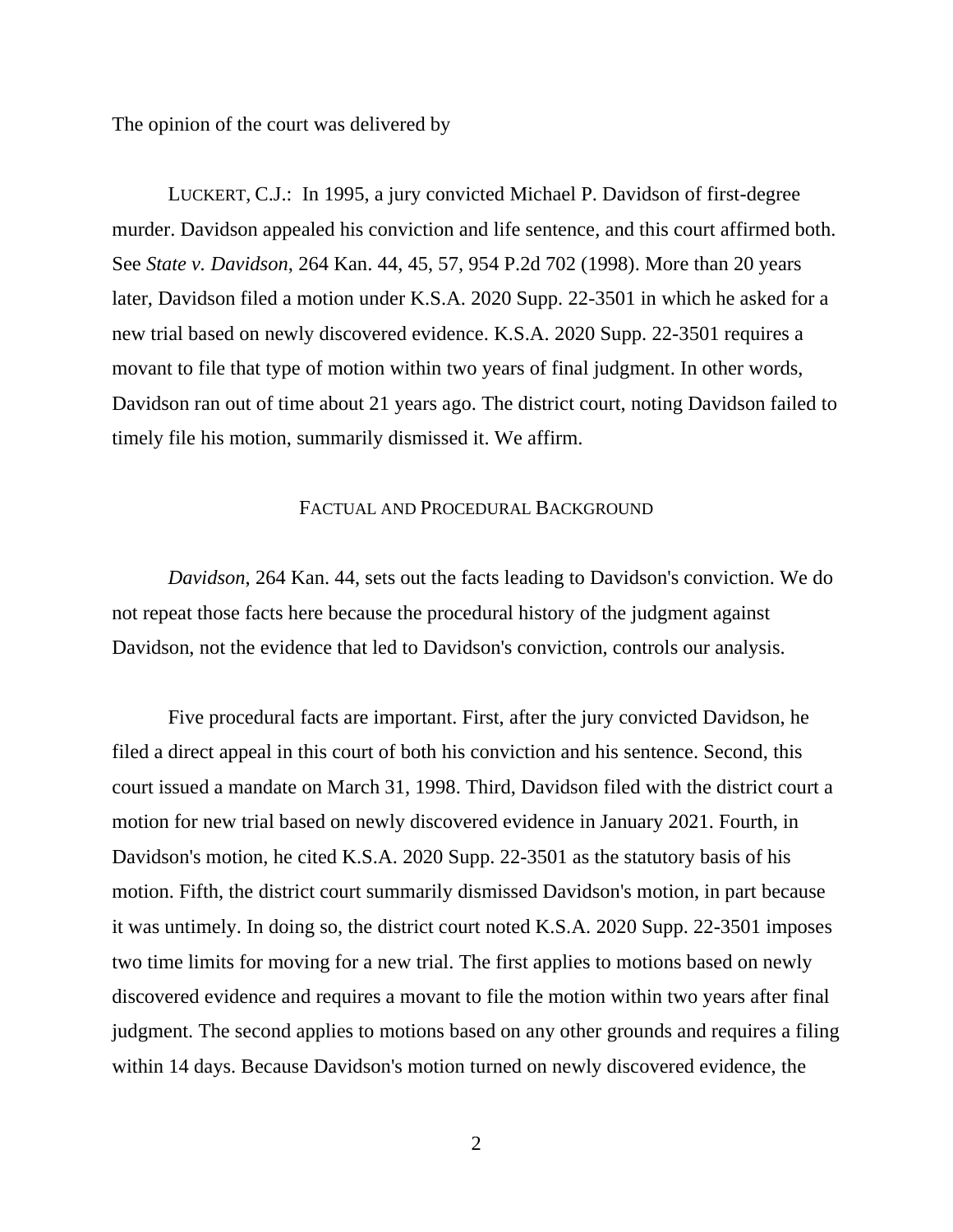district court held Davidson needed to file his motion within two years of March 31, 1998, when his judgment became final. His motion was outside that timeframe.

The court thus summarily denied his motion, and Davidson appealed.

#### ANALYSIS

The precedent of this court controls Davidson's appeal. In particular, in *State v. Bradley*, 246 Kan. 316, 787 P.2d 706 (1990), as here, the district court dismissed as untimely Tyrone Bradley's motion for new trial based on newly discovered evidence filed more than two years after the judgment against him became final. We affirmed that determination, holding "the limitation imposed by 22-3501 was final and the district court properly found that the 22-3501 motion was time-barred." 246 Kan. at 318. Citing federal caselaw applying similar language in a federal rule, we reasoned that "[t]he intent of the two-year limitation for a new trial based on newly discovered evidence is to terminate questions of the guilt or innocence at a specific time after trial." 246 Kan. at 318; see *State v. Holt*, 298 Kan. 469, 473, 313 P.3d 826 (2013) ("[T]he time limit set out in K.S.A. 2012 Supp. 22-3501[1] for motions for new trial based on grounds other than newly discovered evidence is mandatory.").

Like Bradley, Davidson filed his motion for new trial based on newly discovered evidence under K.S.A. 2020 Supp. 22-3501. As the district court held, to be timely, Davidson's motion needed to be filed within two years of March 31, 1998, when his criminal judgment became final. See *State v. Osbey*, 238 Kan. 280, 283, 710 P.2d 676 (1985) ("A conviction is not considered final until the judgment of conviction has been rendered, the availability of an appeal has been exhausted, and the time for any rehearing or final review has passed."); see also *State v. Harris*, 249 Kan. 410, 413-14, 819 P.2d 1169 (1991) (same). Here, as in *Bradley*, the district court properly found Davidson's K.S.A. 2020 Supp. 22-3501 motion was time barred.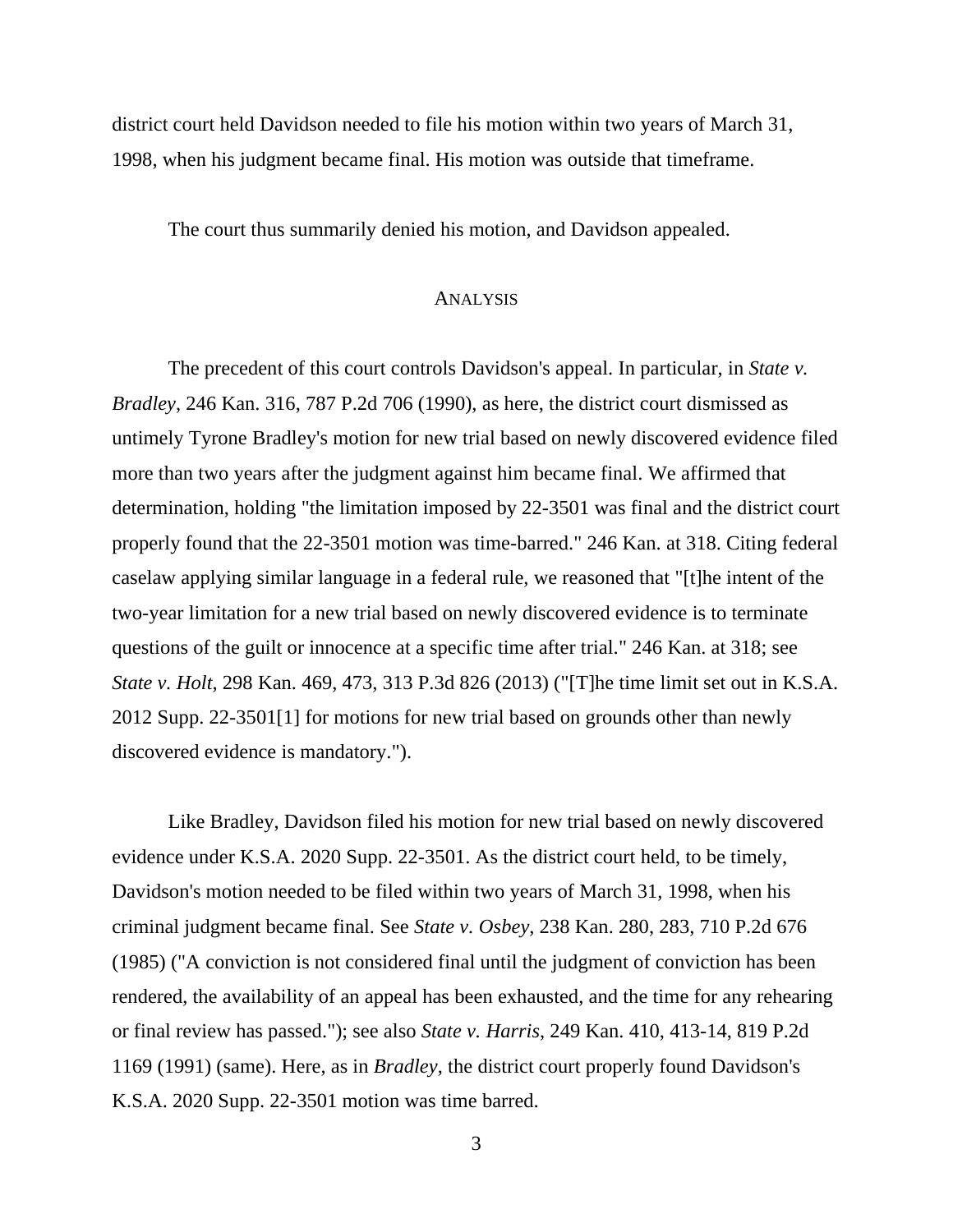Davidson's pro se appellate brief attempts to get around the time limitation for a motion for new trial by arguing the manifest injustice exception in K.S.A. 60-1507 may apply to untimely or successive motions. In a single sentence, he contends he has raised substantial issues of law and fact and "that a manifest injustice would occur should his pleadings not be considered on these merits." For support, he cites *Vontress v. State*, 299 Kan. 607, 616, 325 P.3d 1114 (2014), which discusses the manifest injustice exception to the time requirements in K.S.A. 60-1507.

The hurdle Davidson faces arises because he did not file his motion under K.S.A. 60-1507. Nor did he mention that statute while in district court. Instead, he rested his motion on K.S.A. 2020 Supp. 22-3501, which does not include a manifest injustice (or any other) exception to its two-year limitation period for motions based on the discovery of new evidence. A motion for new trial based on newly discovered evidence must be filed within two years of final judgment. No exceptions extend the time limitation. *Bradley*, 246 Kan. at 318.

In *Bradley*, we treated the motion for new trial as one filed under K.S.A. 60-1507. 246 Kan. at 318. We implicitly recognized a district court's discretion to do the same in *State v. Reed*, 302 Kan. 227, 233, 352 P.3d 530 (2015), after noting that "[g]enerally a district court properly refuses to consider issues raised for the first time in an untimely motion for new trial." This exercise of discretion is consistent with our caselaw recognizing a court's duty to liberally construe pro se pleadings. See *State v. Redding*, 310 Kan. 15, 18-19, 444 P.3d 989 (2019) (courts interpret pro se pleadings based on content, not labels).

Here, the district court declined to treat the motion under that statute, noting: "Defendant's motion is titled Motion for New Trial Based on Newly Discovered Evidence, and the arguments contained therein appear to match the motion's title." We